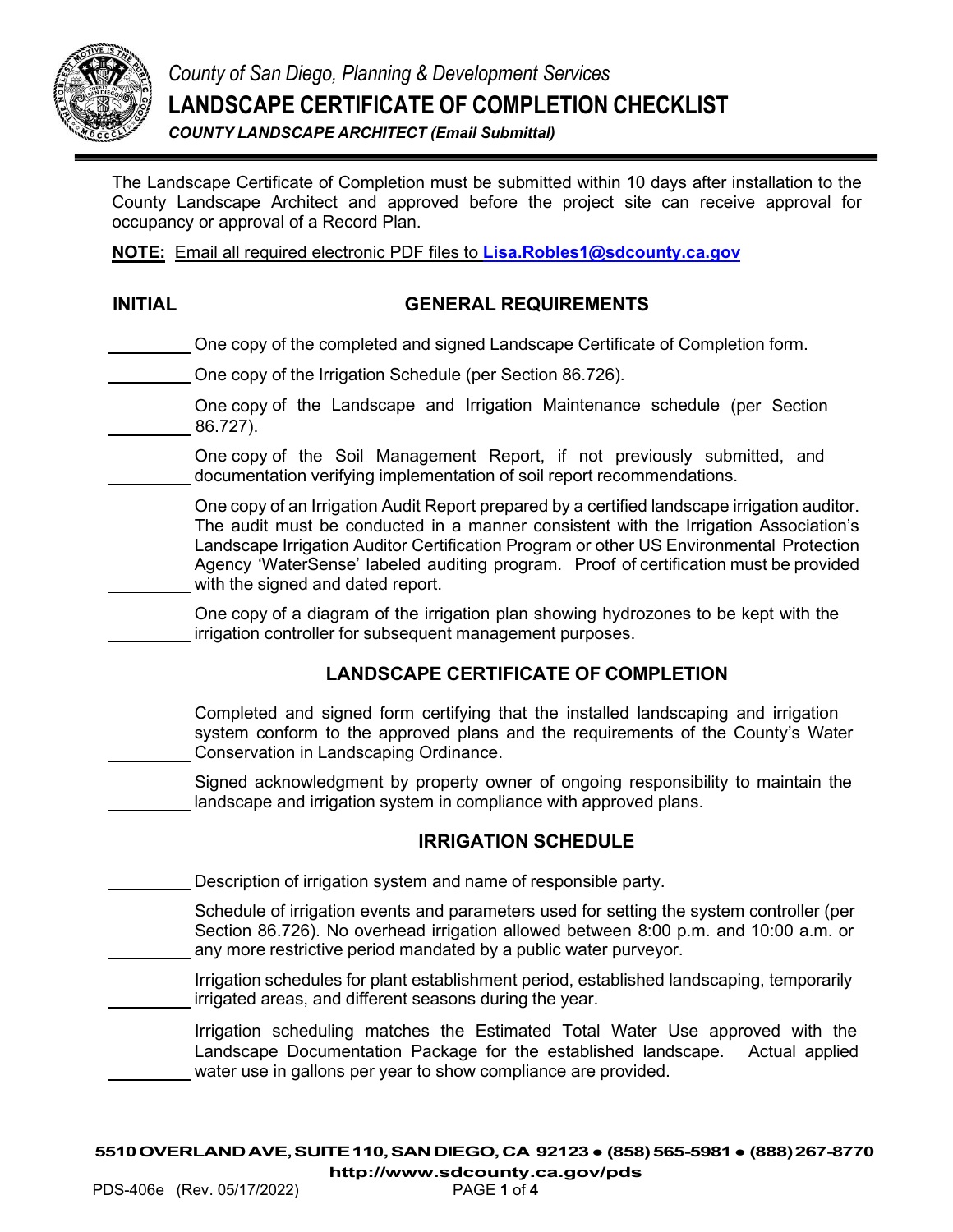

j.

### County of San Diego, PDS **LANDSCAPE CERTIFICATE OF COMPLETION CHECKLIST**

#### **INITIAL LANDSCAPE AND IRRIGATION MAINTENANCE SCHEDULE**

A regular maintenance schedule for the landscaping and irrigation is provided that includes, but is not limited to, all the requirements listed in Section 86.727 (b) and ensures continuing compliance with the Total Estimated Water Use authorized by the County.

Verification that the irrigation system, as installed, meets or exceeds the average irrigation efficiency of 0.75 and will be maintained as such has been provided.

Emergency contact information has been provided, along with identification of the name of who will be responsible for irrigation system inspection, repair and ongoing maintenance activities.

Identification of established landscape industry sustainable Best Practices for all landscape maintenance activities has been provided.

Schedule of inspection and eradication of invasive species in transitional areas and areas where cuttings from maintenance activities could be transported downstream through storm water conveyance systems.

Instructions to replace broken irrigation components with the same or equivalent parts, or components with greater efficiency, and to maintain an average irrigation efficiency factor of at least 0.75 and that precipitation/application rates will remain matched on any given valve.

Instructions to replace a removed plant with a plant that is classified within the same hydrozone.

#### **SOIL MANAGEMENT REPORT**

Soil analysis completed by a properly certified or accredited laboratory using accepted industry protocol of the landscaped areas with information on the soil texture, soil infiltration rate, pH, total soluble salts, sodium, and percent of organic matter.

Soils analyses have been provided for mass grading projects for every 25,000 square feet of area.

Soils analyses have been provided at a rate of 1 in 7 lots for multiple landscape installations such as subdivision residential projects. Landscape projects over 5,000 square feet have provided soil analyses equivalent to 15% of the total area.

Recommendations for improving the soil to efficiently utilize irrigation to sustain the health of landscape plantings.

Verification that all required compost, at the minimum rates established by the Water Conservation in Landscaping Ordinance, have been incorporated to a depth of at least 6" in depth into the soil for all landscaped areas.

Verification that all engineered soils have been installed for all vegetated BMP's.

**5510OVERLANDAVE,SUITE110,SANDIEGO,CA 92123**● **(858)565-5981**● **(888)267-8770 <http://www.sdcounty.ca.gov/pds>**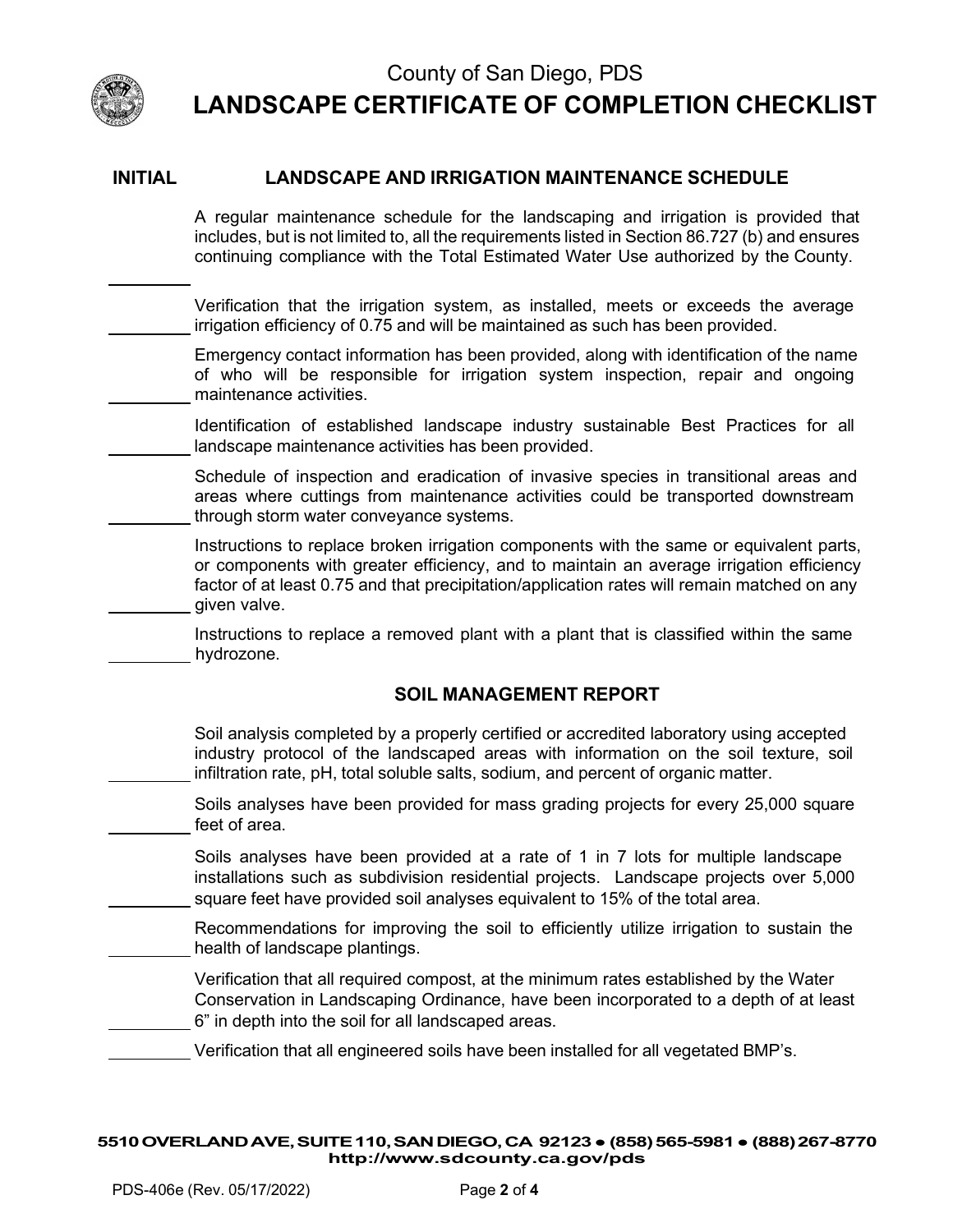

## County of San Diego, PDS

# **LANDSCAPE CERTIFICATE OF COMPLETION CHECKLIST**

| Photos shall be taken of each individual lot/parcel, all cut and fill slopes, model<br>homes, parking lots, stormwater basins/swales, tree wells, cell tower equipment<br>shelters, and all other project types with an approved Landscape Documentation<br>Package, including those properties utilizing the Prescriptive Compliance Option.<br>Photos shall be taken at a distance in order to show details as needed of all irrigation<br>components, built structures, mulch layout, and planting layout. |
|---------------------------------------------------------------------------------------------------------------------------------------------------------------------------------------------------------------------------------------------------------------------------------------------------------------------------------------------------------------------------------------------------------------------------------------------------------------------------------------------------------------|
| Photos shall be labeled and tie back to the approved landscape plans. Photos shall<br>be digital and provided in both hardcopies and on a flash drive. Hardcopies shall be<br>displayed at two to six photos per sheet. Photos shall not be taken in shade or dark<br>areas that cannot be determined to what the image is portraying. Photos shall be<br>dated.                                                                                                                                              |
| Provide photographs of all points of connections to water district meters, groundwater<br>wells, holding tanks, tie-ins to existing systems, or from a building. Label if meter is a<br>dedicated landscape irrigation meter, or overall site meter. Show photographs of<br>submeter.                                                                                                                                                                                                                         |
| Backflow prevention, master valve, flow sensor, anti-siphon valves, shut-off valves,<br>quick couplers, valve boxes. The intent is to show compliance with the approved<br>plans. Not all individual valves, valve boxes, etc. need to be photographed.                                                                                                                                                                                                                                                       |
| Weather-based automatic irrigation controller (s), rain sensor, and moisture sensors<br>within storm water basins. Show close up of all valve/sensor wiring to controller.                                                                                                                                                                                                                                                                                                                                    |
| Solar/battery operated valves, controllers.                                                                                                                                                                                                                                                                                                                                                                                                                                                                   |
| Components of drip irrigation, including flush valves, air release valves, drip valves,<br>tubing, Netafim.                                                                                                                                                                                                                                                                                                                                                                                                   |
| Tree planting along street frontage, tree staking, trees within parking lots, slopes, two<br>trees per residential lot. Show irrigation to trees.                                                                                                                                                                                                                                                                                                                                                             |
| Planting layout for groundcovers, shrubs, trees, and turf areas (including synthetic<br>turf).                                                                                                                                                                                                                                                                                                                                                                                                                |
| Slope planting, screening (noise walls, storage areas, building, surrounding<br>properties, retaining walls), stormwater basin/swale planting/tree wells.                                                                                                                                                                                                                                                                                                                                                     |
| Drainage (inlets/outlets), decorative outdoor lighting (if shown on approved landscape<br>plans).                                                                                                                                                                                                                                                                                                                                                                                                             |
| Hardscape, site furnishings, signage (including model homes, recycled water, open<br>space easements, etc).                                                                                                                                                                                                                                                                                                                                                                                                   |
| Permitted and non-permit required structures, retaining walls, fences, noise walls,<br>gates (vehicular/pedestrian).                                                                                                                                                                                                                                                                                                                                                                                          |
| Mulch (both site area mulch and that used for storm water basins (non-floating)).                                                                                                                                                                                                                                                                                                                                                                                                                             |
| Model home landscaping shall include photographs of all educational signage<br>required by Section 86.718.                                                                                                                                                                                                                                                                                                                                                                                                    |
| Model home landscaping shall include photos of rain barrel locations.                                                                                                                                                                                                                                                                                                                                                                                                                                         |
| Model home landscaping shall include photos of two trees.                                                                                                                                                                                                                                                                                                                                                                                                                                                     |
| 5510 OVERLAND AVE, SUITE 110, SAN DIEGO, CA 92123 • (858) 565-5981 • (888) 267-8770                                                                                                                                                                                                                                                                                                                                                                                                                           |

#### **INITIAL PHOTO DOCUMENTATION**

PDS-406e (Rev. 05/17/2022) Page **3** of **4**

**<http://www.sdcounty.ca.gov/pds>**